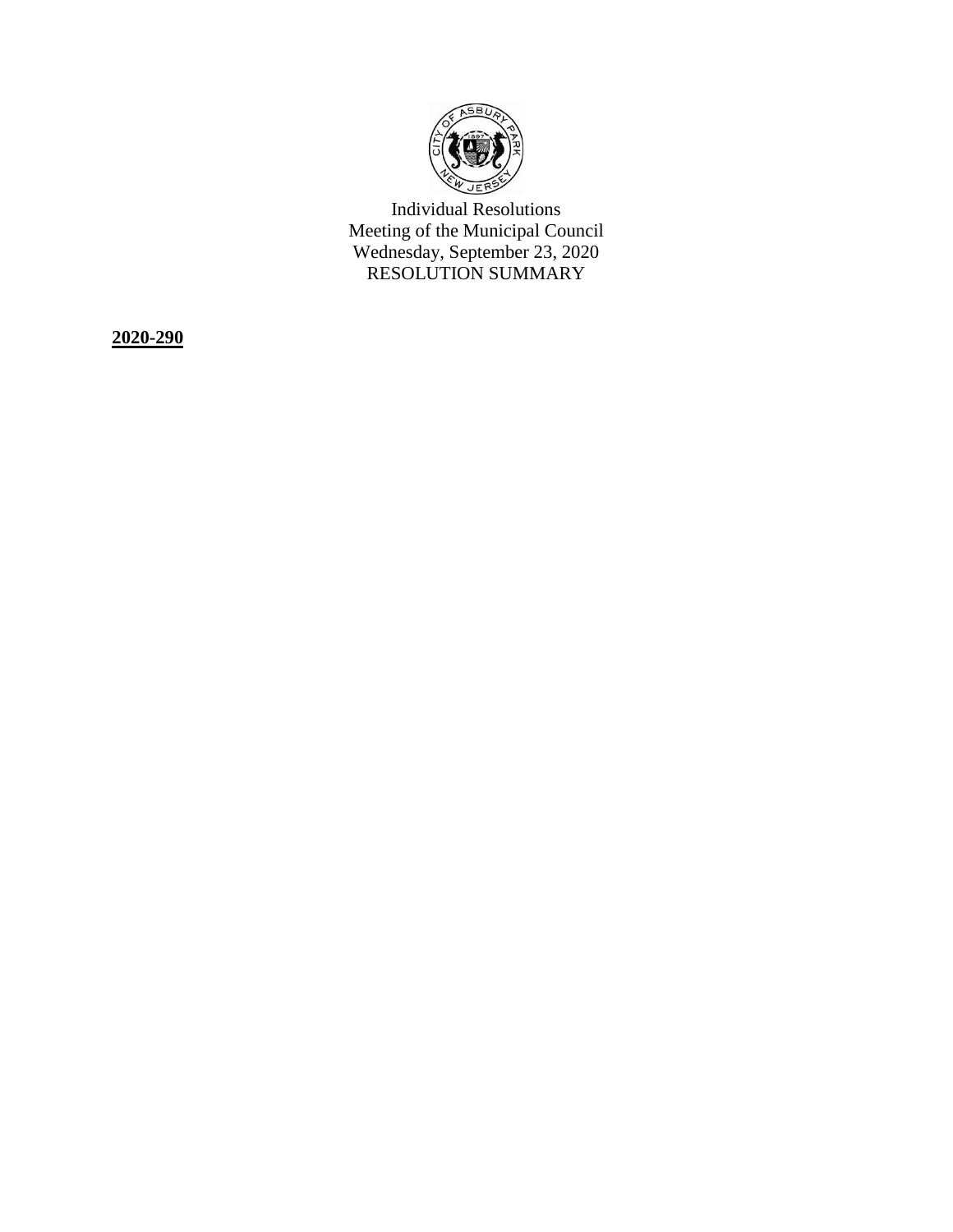

# **City of Asbury Park County of Monmouth State of New Jersey**

# **RESOLUTION ESTABLISHING A NEW SEWER RATE SCHEDULE (CONNECTION FEES) FOR THE CITY OF ASBURY PARK, NEW JERSEY.**

**WHEREAS**, pursuant to N.J.S.A. 40A:26A-11 and City Code Section 18-5.6, the City of Asbury Park wishes to revise the Sewer Rate Schedule and general requirements applicable to sewer connection fees within the City; and

**WHEREAS**, a properly noticed public hearing concerning the said revised Rate Schedule was held on September 23, 2020, at which time all members of the public were afforded the opportunity to be heard thereon; and

**WHEREAS**, following the conclusion of the public hearing, the Mayor and Council of the City of Asbury Park have determined to approve and adopt the new Sewer Rate Schedule as set forth herein.

**NOW, THEREFORE, BE IT RESOLVED**, by the Mayor and Council of the City of Asbury Park, in the County of Monmouth and State of New Jersey, that the following Sewer Rate Schedule is hereby approved and adopted for the City of Asbury Park:

# RATE SCHEDULE

The provisions of the City of Asbury Park Rules and Regulations which fix and determine the time or times when, and the place or places where, the charges contained in this Rate Schedule are due and payable are incorporated herein and made a part hereof.

## **THE CITY OF ASBURY PARK SCHEDULE 1 SEWER CONNECTION FEES**

CLASS 1. RESIDENTIAL

Single-family, condominiums, townhouses, apartments Multi-family, duplex, age restricted, trailers, mobile Homes (per unit) \$5,904.00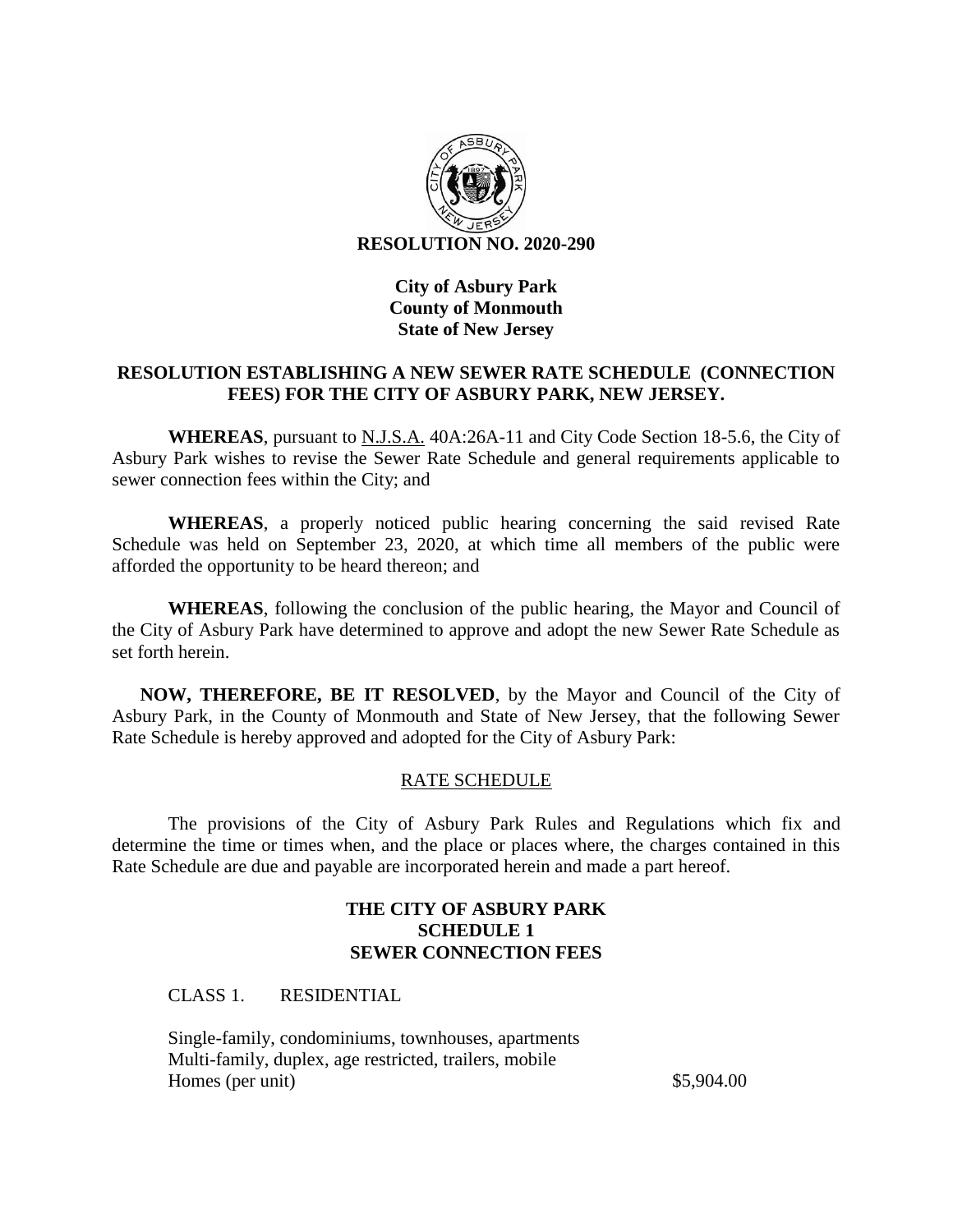## CLASS 2. HOTEL OR MOTEL 62.952.00

(Per guest room) This portion of the connection fees applies only to the number of guest rooms. The balance of the connection fee is based upon estimated water usage from the remainder of the building, including kitchens, restaurants, taverns, laundries, offices, convention or meeting rooms, sport or athletic facilities, common areas and the like.

## CLASS 3. NON-RESIDENTIAL: GENERAL

| Per Gallon Per Day                | \$31.98    |
|-----------------------------------|------------|
| Minimum Connection Fee (per unit) | \$5,904.00 |

A minimum sewer connection charge for nonresidential users shall be imposed, in an amount equal to the residential connection fee regardless of whether the estimated usage is less than the residential rate of usage.

## CLASS 4. CERTAIN AFFORDABLE HOUSING PROJECTS

Connection fees to public housing authorities and organizations building affordable housing projects that consist of replacement units for demolished or refurbished units, and for which a connection fee was previously paid, are to be computed by charging the lesser of a) the reduced rate of 50% of the connection fee established in the Rate Schedules, or b) the connection fee established in this Rate Schedule, minus a credit in the amount of a connection fee previously paid for the housing units being replaced, provided the public housing authority and organization can establish the connection fee previously paid. If the amount of the previous connection fee cannot be established, the reduced rate of 50% of the connection fee established in this Rate Schedule shall apply.

## GENERAL REQUIREMENTS APPLICABLE TO SEWER CONNECTION FEES

- A. An applicant shall pay a sewer connection fee for each equivalent dwelling unit at the time that a construction permit is requested, in an amount as established by the City's Rate Schedule in effect at the time that service is requested. All sewer connection fees shall be paid in full prior to the issuance of a construction permit for the premises.
- B. Connection fees for nonresidential users shall be based upon the City's calculation of estimated usage multiplied by the rate per gallon per day contained in the Rate Schedule. A minimum sewer connection charge for nonresidential users shall be imposed, in an amount equal to the residential connection fee regardless of whether the estimated usage is less than the residential rate of usage.
- C. The projected flow criteria contained in N.J.A.C. 7:14A-23.3 shall be used to determine the estimated sewer usage for non-residential uses, whenever practicable. In the event that a type of use is not listed in N.J.A.C. 7:14A-23.3,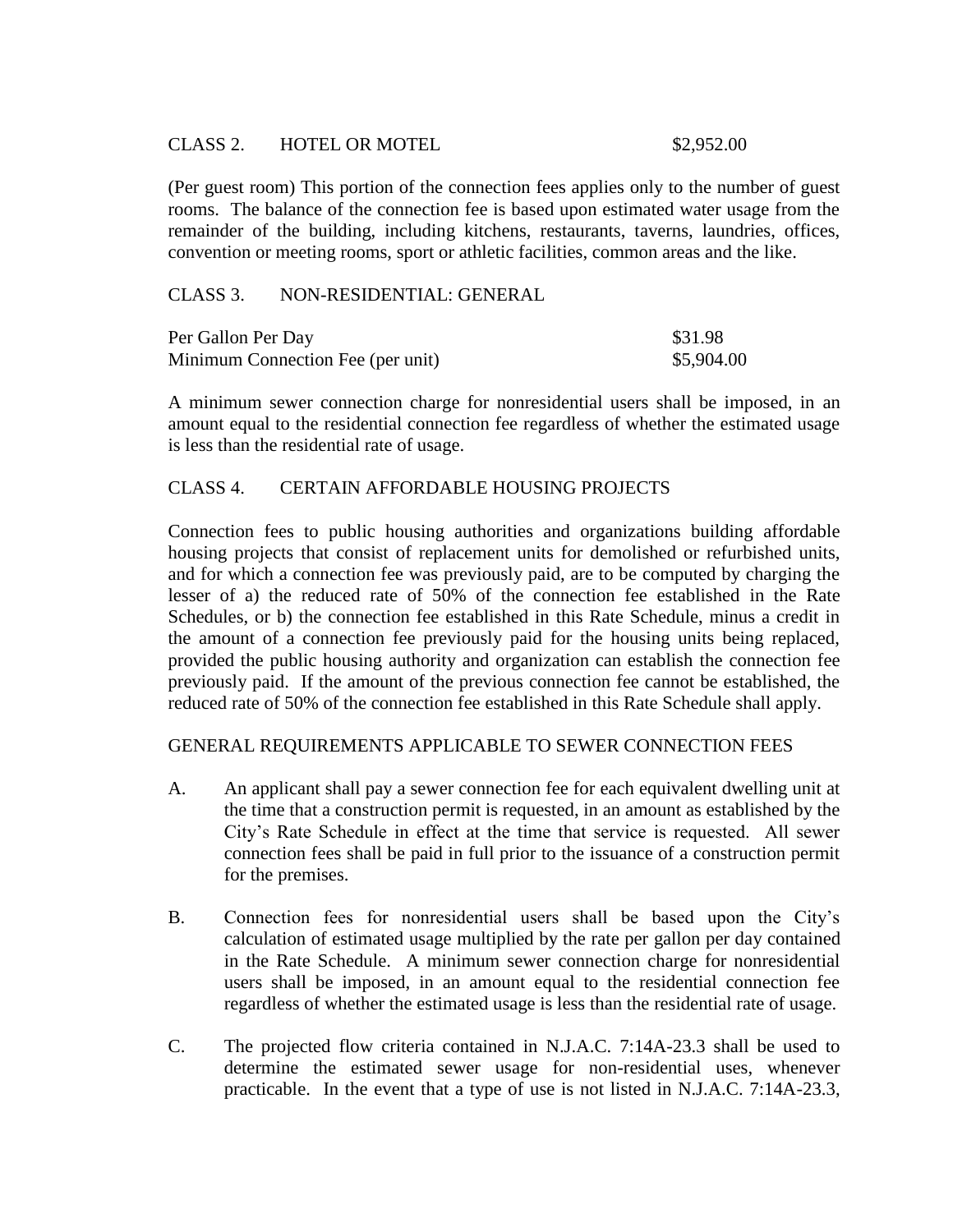the City may adopt additions or exceptions to the flow projections contained in N.J.A.C. 7:14A-23.3 by resolution. For the purpose of this Rate Schedule, any reference to "seat" in N.J.A.C.7:14A-23.3 or in any projected flow criteria adopted by the City shall be deemed to mean the maximum permitted occupancy established pursuant to the Uniform Construction Code and/or the Uniform Fire Code.

- D. In the event that an application is made for sewer service to a non-residential building, facility or structure for which the types or sizes of the uses therein have not been determined by the applicant, or are subject to change in the future a connection fee shall be assessed based upon the maximum potential estimated sewer usage in the building, facility or structure. The City, in its discretion, may enter into a deferred connection fee agreement under which an initial connection fee would be imposed only for those uses that are currently contemplated, and which would defer the payment of the balance of the connection fee until such time as a use for which the initial connection fee was paid is changed to a use that will generate additional sewer usage. Any connection fee paid under a deferred connection fee agreement shall be paid at the connection fee rate then prevailing at that time that payment is made.
- E. An application for additional capacity shall be made by any existing nonresidential user whenever there is an increase in the estimated, projected sewer usage for any existing building, facility or structure resulting from an increase in size in the building, facility or structure. A connection fee shall be charged to the user based upon the increase in estimated sewer usage associated with the aforesaid increase in size.
- F. In the event that an application is made to reinstate sewer service to a residential structure that was previously abandoned or terminated when the prior structure was demolished or substantially totally destroyed because of catastrophe, no additional connection fee shall be due provided that the application for service is made within two (2) years of the date of the prior termination of service.
- G. In the event that an application is made to reinstate sewer service to a nonresidential structure that was previously abandoned or terminated when the prior structure was demolished or substantially totally destroyed because of catastrophe, no additional connection fee shall be due, provided that 1) the applicant has continued to pay sewer service charges for the property on a quarterly basis as those charges became due, and 2) there is no change in the estimated sewer usage of the building, In the event that condition 1) herein has been satisfied, but there will be an increase in the estimated sewer usage of the building, then the applicant shall pay a connection fee only on the amount of the increase in the estimated sewer usage.